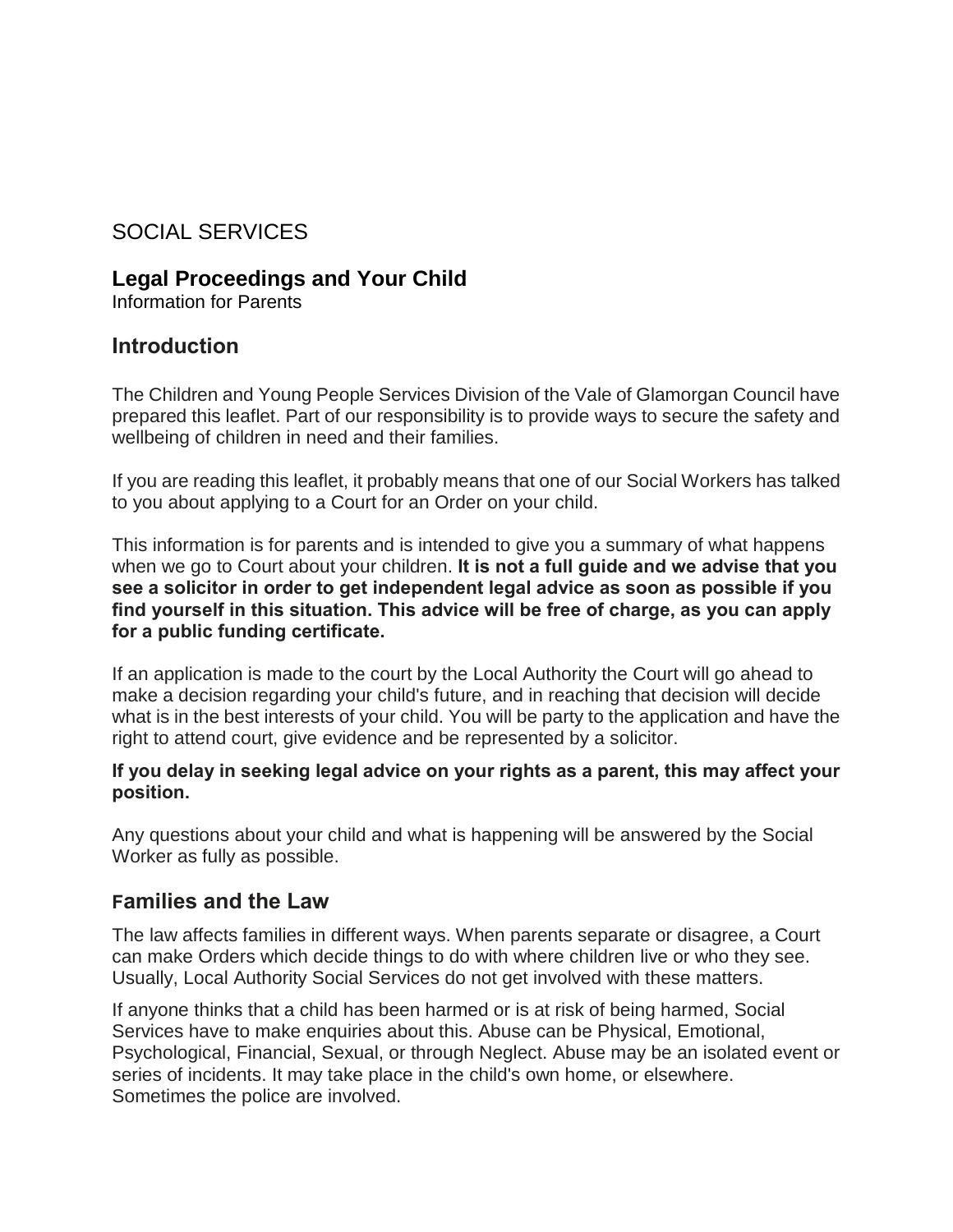This may result in a Child Protection Conference being called at which people who know the child, including the parents, and other professionals talk about the problem and how the child can be kept safe in the future. Other professionals could be, for example, the police, health visitor, or teacher.

There are three leaflets explaining the Child Protection process:

- 1. Child Protection Enquiries
- 2. Attending a Child Protection Conference
- 3. Keeping Your Child Safe

Copies can be obtained from your social worker or from the Innovation and Information Team whose address is in the middle of this leaflet.

Sometimes, in order to keep a child safe whilst further enquiries are made, we ask a Court to make an Order.

### **Preparing for Court**

Parents will be sent documents from the Court detailing what they should do and giving notice of the date and time of the first Court Hearing. **Parents should have their point of view put to the Court by a solicitor. It is therefore advisable for parents to seek independent legal advice as soon as possible. This will be free of charge.** 

Cases involving children and their families are heard in special Family Proceedings Courts, in private. The Magistrates and Judges are specially trained to hear these cases and the hearings are confidential.

### **The Court and your Child**

The Court will appoint a Guardian for your child.

The Law states that children must have their own solicitor, the Children's Guardian is responsible for appointing a solicitor on behalf of your child.

The Children's Guardian is a qualified social worker who is appointed by the Court and is independent of social services, the Court and everyone else involved in the case. Their role is to advise the Court what work needs to be done before it makes its decisions and to write a report stating what in their opinion would be best for the child. Their report must include the wishes and feelings of the child.

To do this, Children's Guardians spend time getting to know your child and members of their family. They talk to other people who know your family, such as relatives, teachers, social workers and health visitors. They attend meetings on behalf of your child, check records and read reports and statements. They may also recommend to the Court that other professionals are asked to help, such as a paediatrician or a psychologist.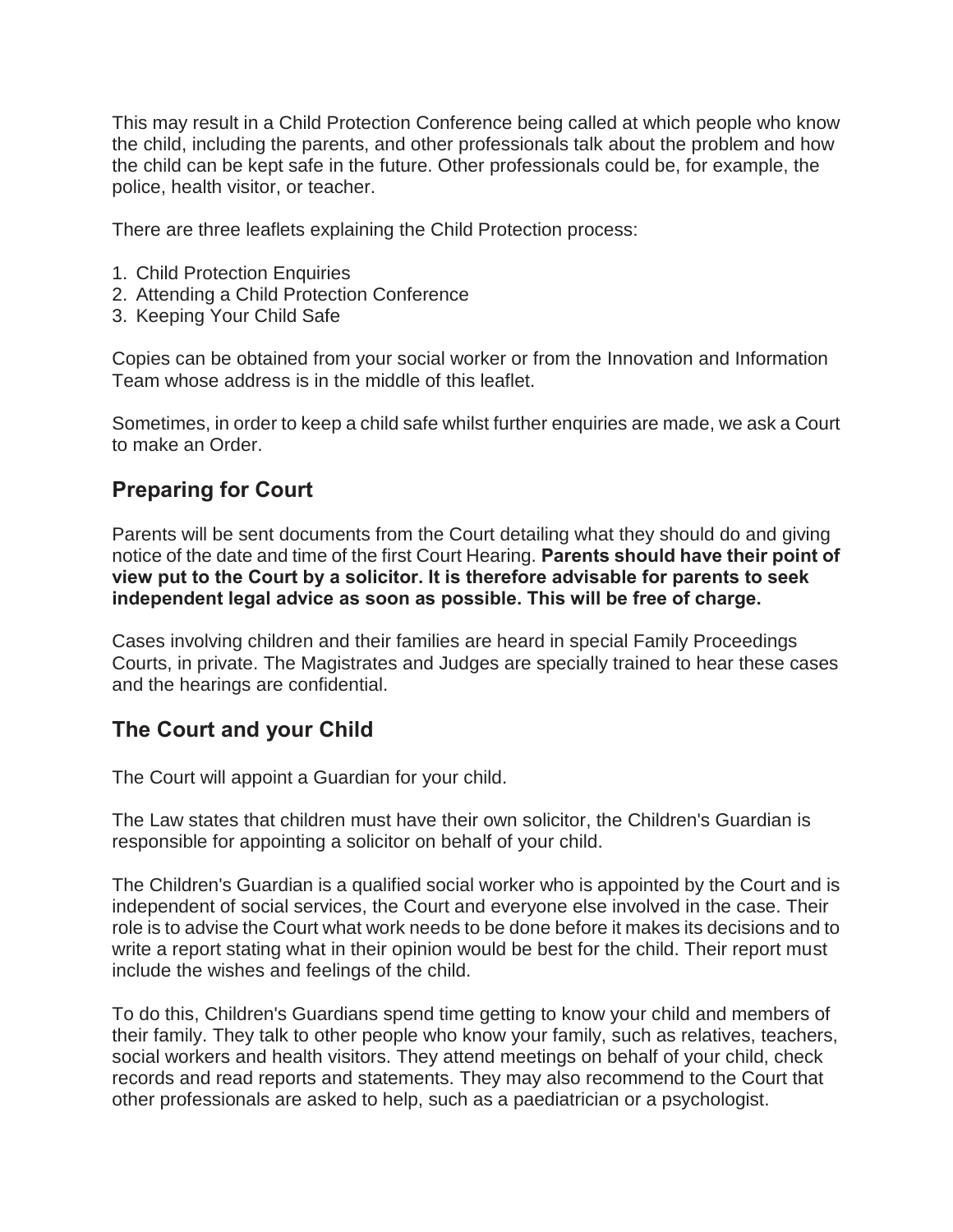## **Assessments**

The Court will consider whether or not it needs any specialist assessments.

# **Types of Orders**

There are several types of orders which can be made by the Court.

#### **The order applied for and/or made by the Court will be based on individual circumstances and your solicitor will advise you what will be relevant in your case.**

If the Local Authority is applying for an order, the three main types of order which we apply for are:

- 1. A Care Order
- 2. A Supervision Order
- 3. An Emergency Protection Order

There are other types of orders which the Local Authority can apply for. However, those are not covered in this leaflet.

## **Application for Care Orders and Supervision Orders**

Before a Court can make a Care Order or a Supervision Order, it must be satisfied that your child is suffering or is at risk of suffering some serious harm (which can include physical, emotional, psychological harm or neglect) and that harm, or risk of harm, is as a result of your care or lack of care of your child.

# **1. Care Order**

This order allows the Local Authority to share parental responsibility with you as a parent. It allows us to have the power to decide the extent to which you may meet your parental responsibility to your child. In general terms parental responsibility means the power to make important decisions in relation to your child, for example decisions about where your child is to live, whether your child can receive medical treatment, what religion they follow and which school they attend.

Under a Care Order the Local Authority is primarily responsible for making decisions with regard to your child, including where the child should live. Sometimes the child is placed in foster care or a residential home, however this is not always the case. We can place your child with your, or other, family members or any other appropriate person. We will continue to try and work in partnership with you for the benefit of your child when a Care Order is in force.

## **2. Supervision Order**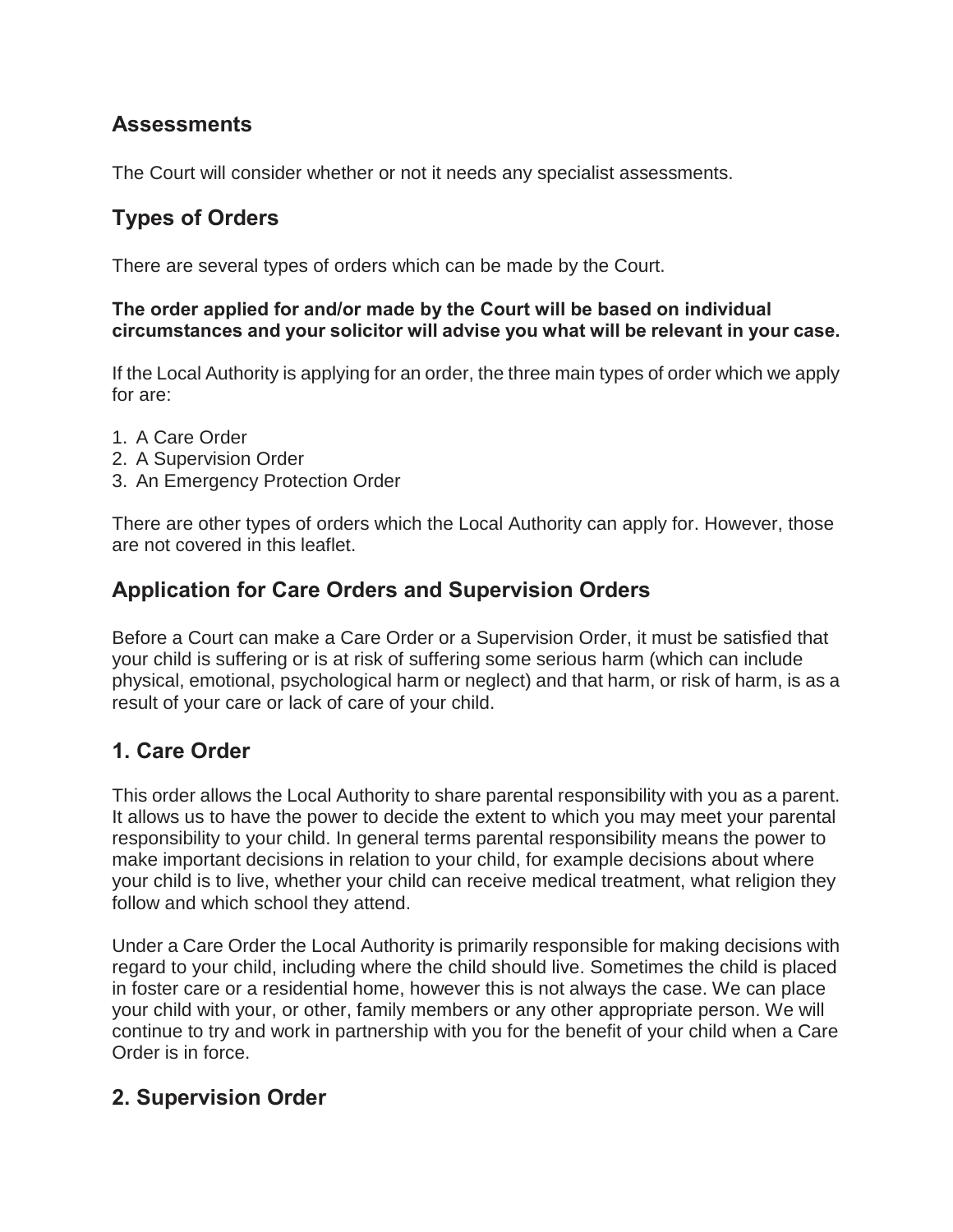A Supervision Order means that we will visit regularly and that you will have to work with us to sort out the problems which you are having. It does not allow us to take your child away.

When you are notified that the Local Authority has made an application for an order and the matter is listed for a first hearing, the Court will not be in a position to make a final order. The Court will set a timetable for dealing with the application and decide what assessments and information it needs before making a final order.

Until the date that the final hearing is listed the Court can make **interim orders**. These are short term measures to cover the period until the Court can finally deal with the case regarding your child. This is initially for up to 8 weeks and thereafter can be renewed by the Court every 28 days. This allows us to share parental responsibility with you, the parents, and use the same powers during the time leading to the final hearing as we would have under a care order.

The Court can also make an **Interim Supervision Order.** 

When considering whether to make a Care Order, Supervision Order or Interim Care or Supervision Orders, the Court can consider making a number of other orders including:

(a) **A Residence Order** - which is an order deciding with whom a child should live.

(b) **A Contact Order** - which is an order stating how often an individual, including the parents, should see the child. When the Local Authority has a Care Order or Interim Care Order, we must make arrangements for contact if the Court does not make an order in relation to contact. This will not happen if we have permission of the Court not to make those arrangements.

# **3. Emergency Protection Order**

This is an order for use in a genuine emergency. It will enable your child to be removed from where he/she is, or to be kept where he/she is, if this is what is necessary to provide immediate short term protection. An Emergency Protection Order can last for up to 8 days, although in some circumstances it can be extended for a further 7 days. In some circumstances the Local Authority can apply for this order without notifying you that we are making the application. If we do this you may be able to apply to discharge the order and if you are considering this, you should seek immediate legal advice.

## **Legal Representation**

As set out in this document if the Local Authority applies for a Care Order or Supervision Order or Emergency Protection Order, you have the right to be legally represented and that legal representation is available free of charge. There are solicitors who specialise in the law relating to children. They are members of a specialist panel set up by the Law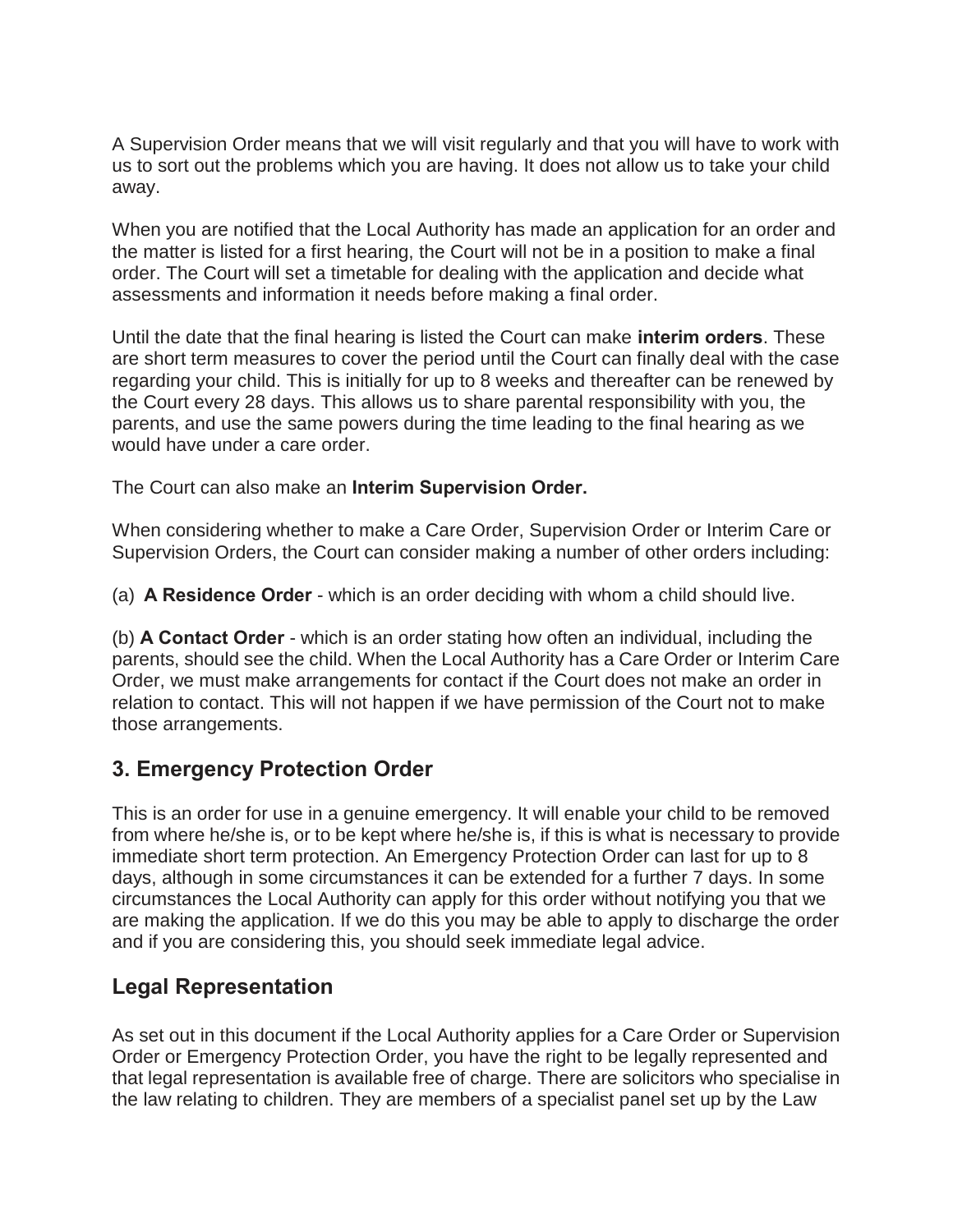Society. If you are going to get legal advice, a list of solicitors who belong to this panel is available either from ourselves, the local magistrates court in Barry or from the Legal Services Commission. While we hold a list of the solicitors who are on the panel, we emphasise that they are completely independent of Social Services.

## **Contact Details**

If you require any further information on the above, ask your social worker or contact:

Children and Young People Services, Dock Office Subway Road Barry, CF63 4RT

Telephone: 01446 725202

This information may also be provided, by request, in other languages, in larger print, tape or in simplified version. Please contact the Innovation and Information Team on Tel: 01446 704814 to make arrangements.

CS/38/FEB15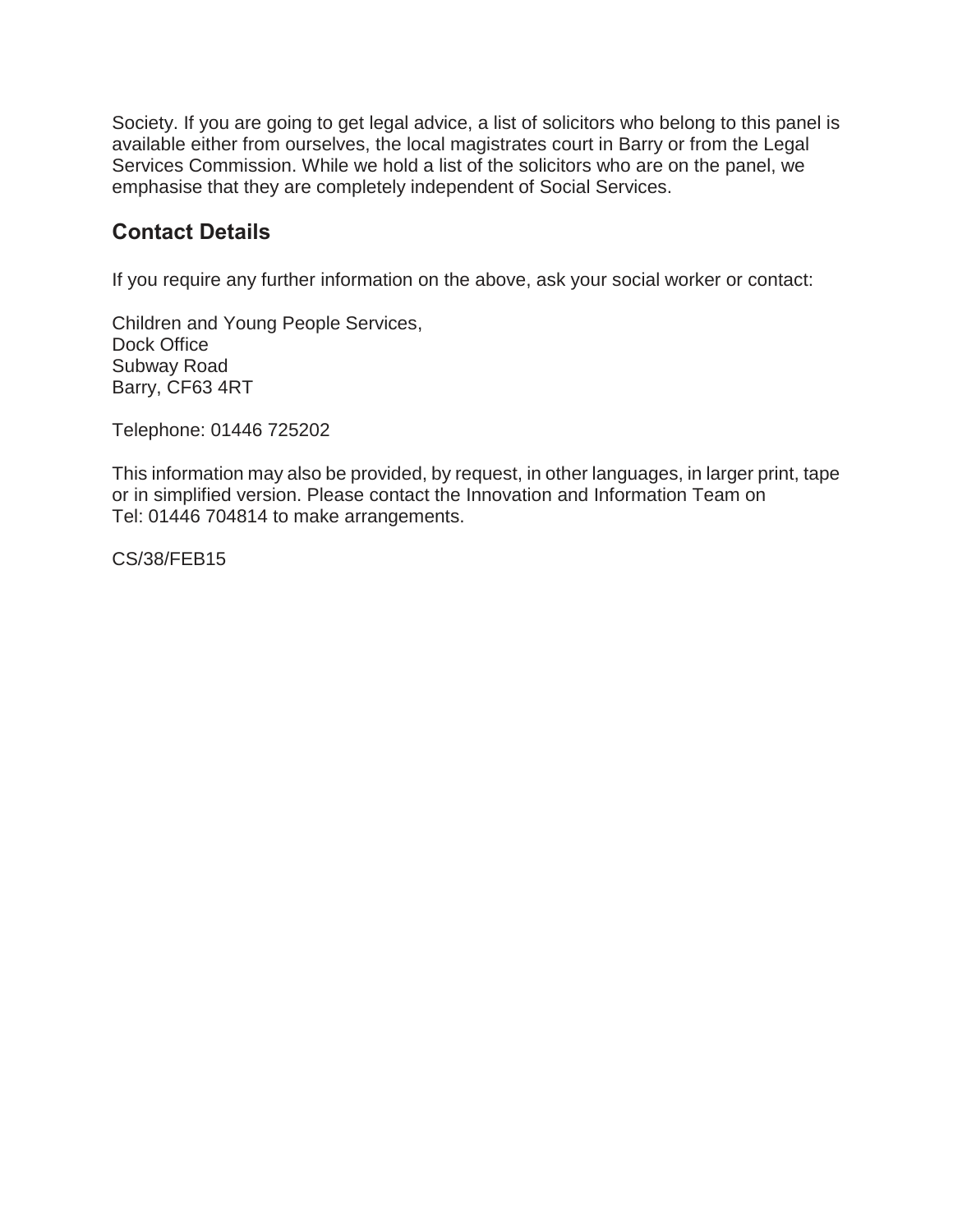# **GWASANAETHAU CYMDEITHASOL**

Achosion Cyfreithiol A'ch Plentyn

Gwybodaeth i Rieni

# **Cyflwyniad**

Mae Isadran Plant a Phobl Ifanc Cyngor Bro Morgannwg wedi paratoi'r daflen hon. Rhan o'n cyfrifoldeb yw darparu ffyrdd o sicrhau diogelwch a lles plant mewn angen a'u teuluoedd.

Os ydych yn darllen y daflen hon, mae'n debygol bod un o'n Gweithwyr Cymdeithasol wedi siarad â chi ynghylch gwneud cais i Lys am Orchymyn ar gyfer eich plentyn.

Mae'r wybodaeth hon ar gyfer rhieni ac mae'n ceisio rhoi crynodeb i chi o'r hyn sy'n digwydd pan fyddwn yn mynd i'r Llys am resymau'n ymwneud â'ch plant. **Nid yw'n ganllaw cyflawn ac fe'ch cynghorwn i weld cyfreithiwr er mwyn cael cyngor cyfreithiol annibynnol cyn gynted ag y bo modd os byddwch mewn sefyllfa o'r fath. Bydd y cyngor hwn yn rhad ac am ddim, oherwydd gallwch wneud cais am dystysgrif arian cyhoeddus**.

Os bydd yr Awdurdod Lleol yn gwneud cais i'r Llys, bydd y Llys yn mynd ati i wneud penderfyniad ynghylch dyfodol eich plentyn ac wrth wneud y penderfyniad hwnnw, bydd yn penderfynu ar yr hyn sydd orau er lles eich plentyn. Byddwch yn rhan o'r cais a bydd gennych yr hawl i fynychu'r llys, rhoi tystiolaeth a chael eich cynrychioli gan gyfreithiwr.

### **Os byddwch yn oedi cyn ceisio cyngor cyfreithiol ynghylch eich hawliau fel rhiant, gallai hyn effeithio ar eich sefyllfa**

Bydd y Gweithiwr Cymdeithasol yn ateb unrhyw gwestiynau sydd gennych am eich plentyn a'r hyn sy'n digwydd, mewn ffordd mor llawn ag y bo modd.

# **Teuluoedd a'r Gyfraith**

Mae'r gyfraith yn effeithio ar deuluoedd mewn gwahanol ffyrdd. Pan fydd rhieni yn gwahanu neu'n anghytuno, gall Llys wneud Gorchmynion sy'n penderfynu ar yr hyn i'w wneud o ran ymhle y bydd plant yn byw neu pwy fyddant yn ei weld. Fel arfer, ni fydd

Gwasanaethau Cymdeithasol Awdurdodau Lleol yn ymyrryd yn y materion hyn. Os bydd unrhyw un o'r farn bod plentyn wedi cael niwed neu ei fod mewn perygl o gael niwed, rhaid i'r Gwasanaethau Cymdeithasol wneud ymholiadau ynghylch hyn. Gall cam-drin fod yn Gorfforol, yn Emosiynol, yn Seicolegol, yn Ariannol, yn Rhywiol neu trwy Esgeulustod. Gall cam-drin fod yn un digwyddiad neu'n gyfres o ddigwyddiadau. Gall ddigwydd yng nghartref y plentyn neu mewn rhywle arall.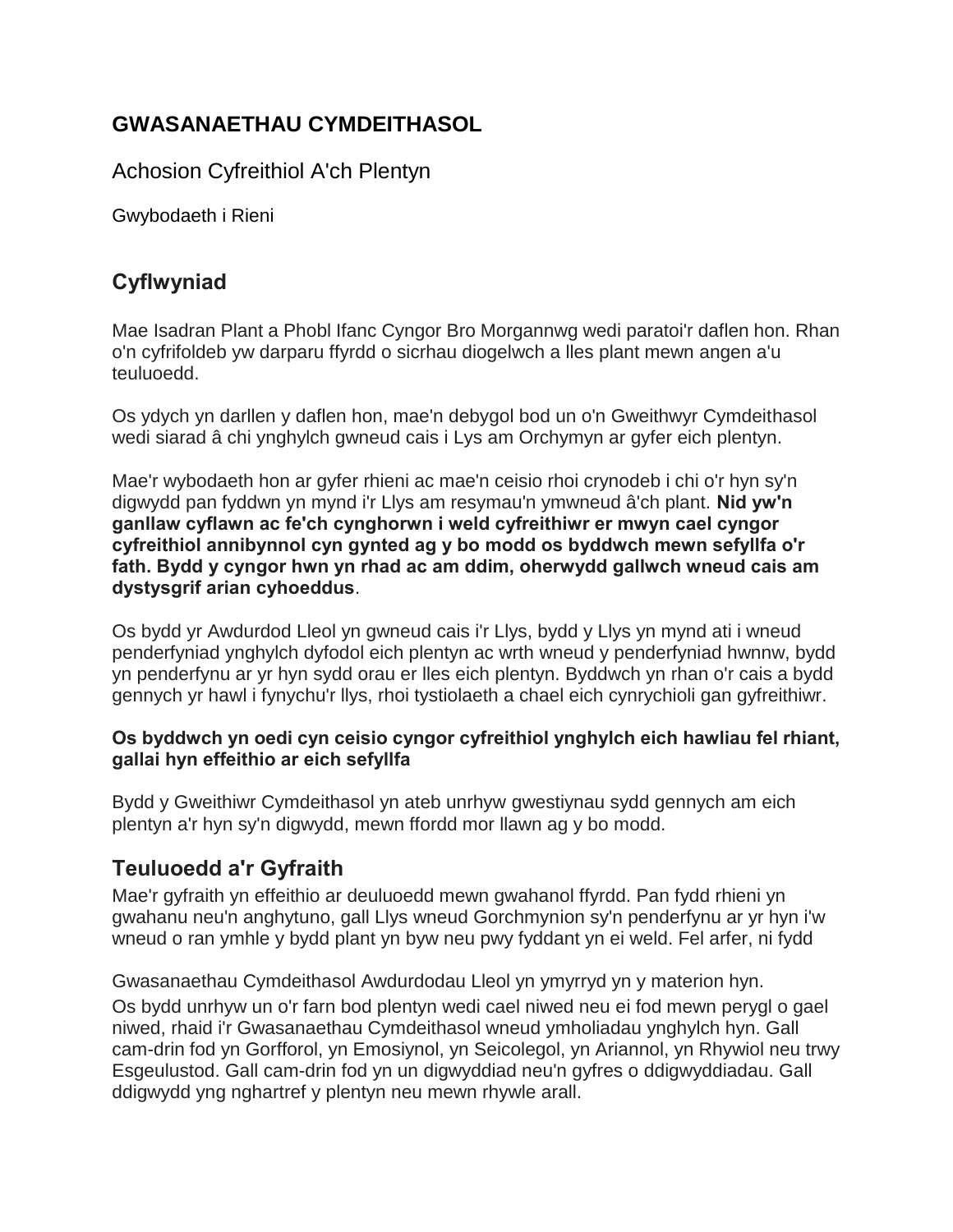Weithiau, bydd yr heddlu yn ymwneud â'r sefyllfa.

Gallai hyn arwain at drefnu Cynhadledd Amddiffyn Plant lle y bydd pobl sy'n adnabod y plentyn, gan gynnwys y rhieni a gweithwyr proffesiynol eraill, yn trafod y broblem a'r ffordd y gellir cadw'r plentyn yn ddiogel yn y dyfodol. Gallai gweithwyr proffesiynol eraill, er enghraifft, fod yn heddweision, yn ymwelwyr iechyd neu'n athrawon.

Ceir tair taflen sy'n esbonio'r broses Amddiffyn Plant:

- 1. Ymholiadau Amddiffyn Plant
- 2. Mynychu Cynhadledd Amddiffyn Plant
- 3. Cadw eich Plentyn yn Ddiogel

Gellir cael copïau gan eich gweithiwr cymdeithasol neu'r Tîm Polisi a Gwybodaeth, y nodwyd ei gyfeiriad yng nghanol y daflen hon. Weithiau, er mwyn cadw plentyn yn ddiogel wrth wneud ymholiadau pellach, byddwn yn gofyn i Lys wneud Gorchymyn.

## **Paratoi ar gyfer y Llys**

Bydd y Llys yn anfon dogfennau at rieni sy'n nodi'r hyn y dylent ei wneud ac sy'n eu hysbysu am ddyddiad ac amser y Gwrandawiad Llys cyntaf. **Dylai cyfreithiwr gyfleu safbwynt y rhieni i'r Llys. Felly, cynghorir rhieni i geisio cyngor cyfreithiol annibynnol cyn gynted ag y bo modd. Bydd hwn yn rhad ac am ddim.** 

Cynhelir achosion sy'n cynnwys plant a'u teuluoedd mewn Llysoedd Achosion Teuluol arbennig, yn breifat. Mae'r Ynadon a'r Barnwyr wedi cael hyfforddiant arbennig i wrando ar yr achosion hyn ac mae'r gwrandawiadau yn gyfrinachol.

# **Y Llys a'ch Plentyn**

Bydd y Llys yn penodi Gwarcheidwad ar gyfer eich plentyn.

Mae'r Gyfraith yn nodi bod yn rhaid i blant gael eu cyfreithiwr eu hunain, mae Gwarcheidwad y Plentyn yn gyfrifol am benodi cyfreithiwr ar ran eich plentyn. Mae'r Gwarcheidwad Plant yn weithiwr cymdeithasol cymwys a benodir gan y Llys ac mae'n annibynnol ar y gwasanaethau cymdeithasol, y Llys ac unrhyw un arall sy'n ymwneud â'r achos. Ei rôl yw cynghori'r Llys ynghylch y gwaith y mae angen ei wneud cyn iddo wneud ei benderfyniadau ac ysgrifennu adroddiad sy'n nodi'r hyn fyddai orau i'r plentyn yn eu barn nhw. Rhaid i'w hadroddiad gynnwys dymuniadau a theimladau'r plentyn.

Er mwyn gwneud hyn, bydd Gwarcheidwaid Plant yn treulio amser yn dod i adnabod eich plentyn ac aelodau eu teulu. Byddant yn siarad ag eraill sy'n adnabod eich teulu fel perthnasau, athrawon, gweithwyr cymdeithasol ac ymwelwyr iechyd. Byddant yn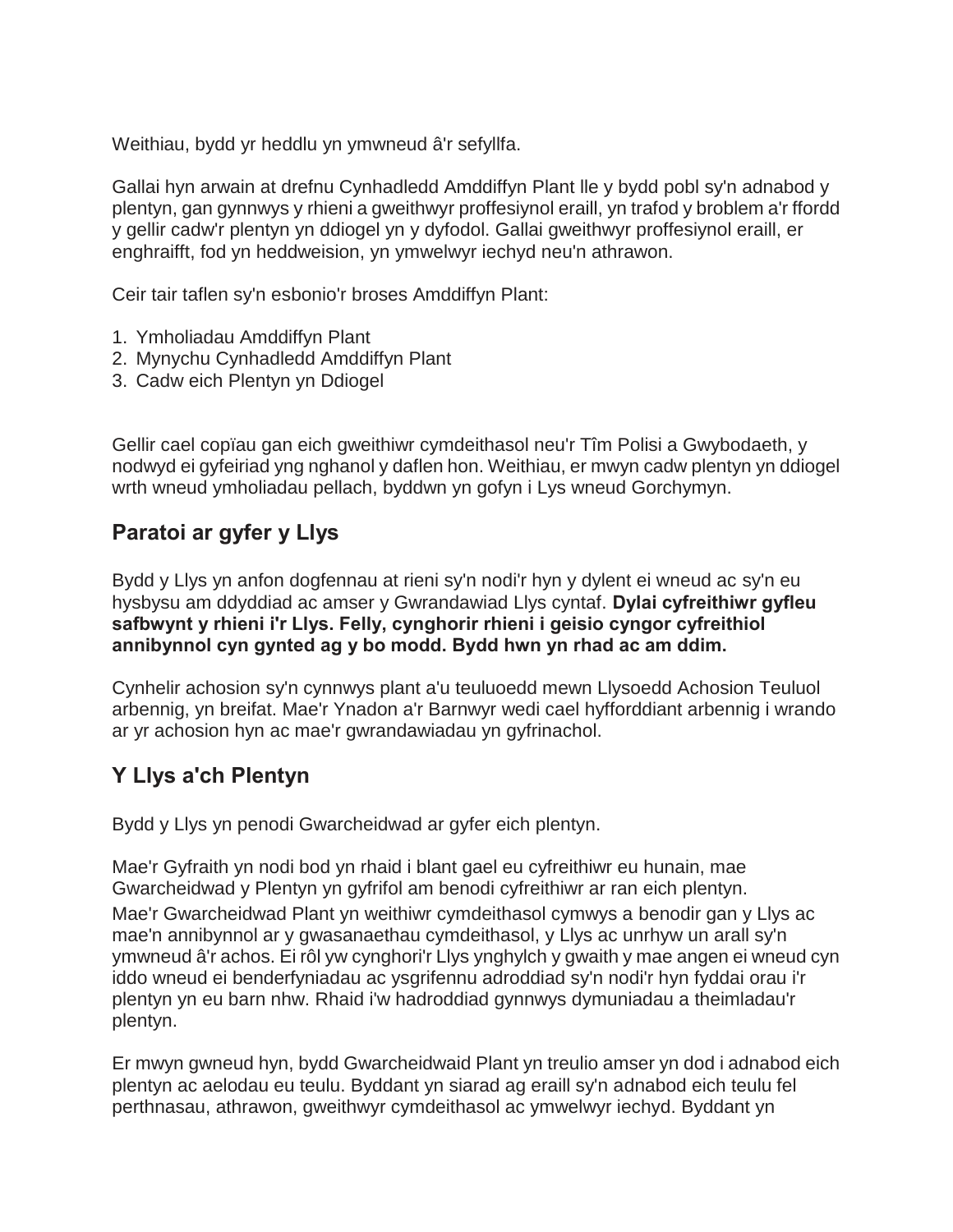mynychu cyfarfodydd ar ran eich plentyn, yn archwilio cofnodion ac yn darllen adroddiadau a datganiadau. Yn ogystal, gallant argymell i'r Llys bod gweithwyr proffesiynol eraill yn cael cais i helpu, fel paediatregydd neu seicolegydd.

## **Asesiadau**

Bydd y Llys yn ystyried a oes angen unrhyw asesiadau arbenigol arno neu beidio.

### **Mathau o Orchmynion**

Ceir nifer o wahanol fathau o orchmynion y gall y Llys eu gwneud.

#### **Bydd y gorchymyn y gwneir cais amdano a/neu a wneir gan y Llys yn cael ei seilio ar amgylchiadau unigol a bydd eich cyfreithiwr yn eich hysbysu ynghylch yr hyn a fydd yn berthnasol yn eich achos chi.**

Os bydd yr Awdurdod Lleol yn gwneud cais am orchymyn, mae'r tri phrif fath o orchymyn y byddwn yn gwneud cais amdanynt, fel a ganlyn:

- 1. Gorchymyn Gofal
- 2. Gorchymyn Goruchwylio
- 3. Gorchymyn Diogelu Brys

Ceir mathau eraill o orchmynion y mae'r Awdurdod Lleol yn gallu gwneud cais amdanynt. Fodd bynnag, nid yw'r rhain yn cael eu trafod yn y daflen hon.

## **Gwneud cais am Orchmynion Gofal a Gorchmynion Goruchwylio**

Cyn y bydd Llys yn gallu gwneud Gorchymyn Gofal neu Orchymyn Goruchwylio, rhaid iddo fod yn fodlon bod eich plentyn yn dioddef neu mewn perygl o ddioddef rhyw fath o niwed difrifol (sy'n gallu cynnwys niwed corfforol, emosiynol, seicolegol neu esgeulustod) a bod y niwed, neu'r perygl o niwed, o ganlyniad i'ch gofal neu'ch diffyg gofal chi o'ch plentyn.

### **1. Gorchymyn Gofal**

Mae'r gorchymyn hwn yn galluogi'r Awdurdod Lleol i rannu cyfrifoldeb rhieni gyda chi fel rhiant. Mae'n ein galluogi ni i gael y pw^er i benderfynu ar y graddau y gallwch fodloni eich cyfrifoldeb rhieni tuag at eich plentyn. Yn gyffredinol, mae cyfrifoldeb rhieni yn golygu'r pw^er i wneud penderfyniadau pwysig ynghylch eich plentyn, er enghraifft penderfyniadau am ble fydd eich plentyn yn byw, a yw'ch plentyn yn gallu cael triniaeth feddygol, pa grefydd maent yn ei dilyn a pha ysgol maent yn ei mynychu.

Dan Orchymyn Gofal, yr Awdurdod Lleol sy'n bennaf gyfrifol am wneud penderfyniadau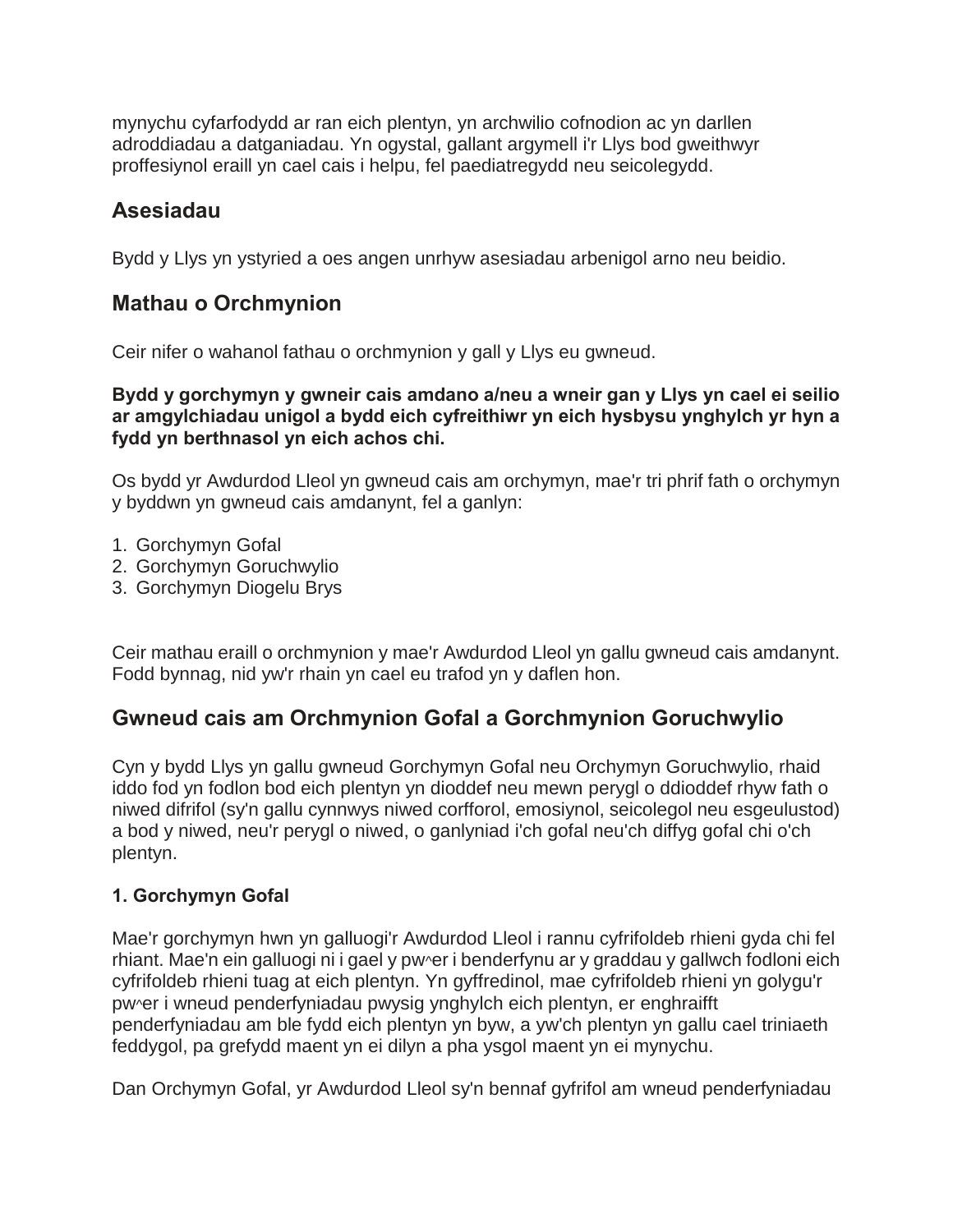ynghylch eich plentyn, gan gynnwys ble ddylai'r plentyn fyw. Weithiau, trefnir gofal maeth i'r plentyn neu ofal mewn cartref preswyl, fodd bynnag, ni fydd hyn yn digwydd bob amser. Gallwn leoli eich plentyn gyda chi neu unrhyw aelodau eraill eich teulu neu unrhyw unigolyn priodol arall. Byddwn yn parhau i geisio gweithio mewn partneriaeth gyda chi er lles eich plentyn pan fydd Gorchymyn Gofal mewn grym.

### **2. Gorchymyn Goruchwylio**

Mae Gorchymyn Goruchwylio yn golygu y byddwn yn ymweld â chi'n rheolaidd a bydd yn rhaid i chi weithio gyda ni i ddatrys eich problemau. Nid yw'n ein galluogi i gymryd eich plentyn oddi wrthych.

Pan fyddwch yn cael eich hysbysu bod yr Awdurdod Lleol wedi gwneud cais am orchymyn a phan fo'r mater yn cael ei restru am wrandawiad cyntaf, ni fydd y Llys mewn sefyllfa i wneud gorchymyn terfynol. Bydd y Llys yn pennu amserlen er mwyn delio â'r cais ac yn penderfynu ar yr asesiadau a'r wybodaeth y mae eu hangen arno cyn gwneud gorchymyn terfynol.

Nes bydd dyddiad y gwrandawiad terfynol yn cael ei restru, gall y Llys wneud **gorchmynion interim**. Mae'r rhain yn fesurau tymor byr ar gyfer y cyfnod nes bydd y Llys yn gallu delio â'r achos ynghylch eich plentyn. Mae'r cyfnod hwn yn gyfnod o hyd at 8 wythnos i ddechrau ac ar ôl hynny, gall y Llys ei adnewyddu bob 28 diwrnod. Mae hyn yn ein galluogi i rannu cyfrifoldeb rhieni gyda chi, y rhieni, a defnyddio'r un pwerau yn ystod y cyfnod sy'n arwain at y gwrandawiad terfynol, ag y byddai gennym dan orchymyn gofal.

Gall y Llys wneud **Gorchymyn Goruchwylio Interim** hefyd.

Wrth ystyried a ddylid gwneud Gorchymyn Gofal, Gorchymyn Goruchwylio neu Orchmynion Goruchwylio neu Ofal Interim, gall y Llys ystyried gwneud nifer o orchmynion eraill gan gynnwys:

(a) **Gorchymyn Preswylio** - sy'n orchymyn sy'n penderfynu gyda phwy ddylai plentyn fyw.

(b) **Gorchymyn Cyswllt** - sy'n orchymyn sy'n nodi pa mor aml ddylai unigolyn, gan gynnwys y rhieni, weld y plentyn. Pan fydd gan yr Awdurdod Lleol Orchymyn Gofal neu Orchymyn Gofal Interim, rhaid i ni wneud trefniadau cyswllt os na fydd y Llys yn gwneud gorchymyn ynghylch cyswllt. Ni fydd hyn yn digwydd os na fyddwn yn cael caniatâd y Llys i wneud y trefniadau hynny.

### **3. Gorchymyn Diogelu Brys**

Mae hwn yn orchymyn i'w ddefnyddio mewn argyfwng go iawn. Bydd yn galluogi symud eich plentyn o'i leoliad/lleoliad, neu fynnu ei fod/bod yn aros ble y mae, os mai hyn sy'n angenrheidiol er mwyn sicrhau eu diogelwch yn y tymor byr ar unwaith. Gall Gorchymyn Diogelu Brys bara am hyd at 8 diwrnod, er mewn rhai amgylchiadau, gellir ei ymestyn am